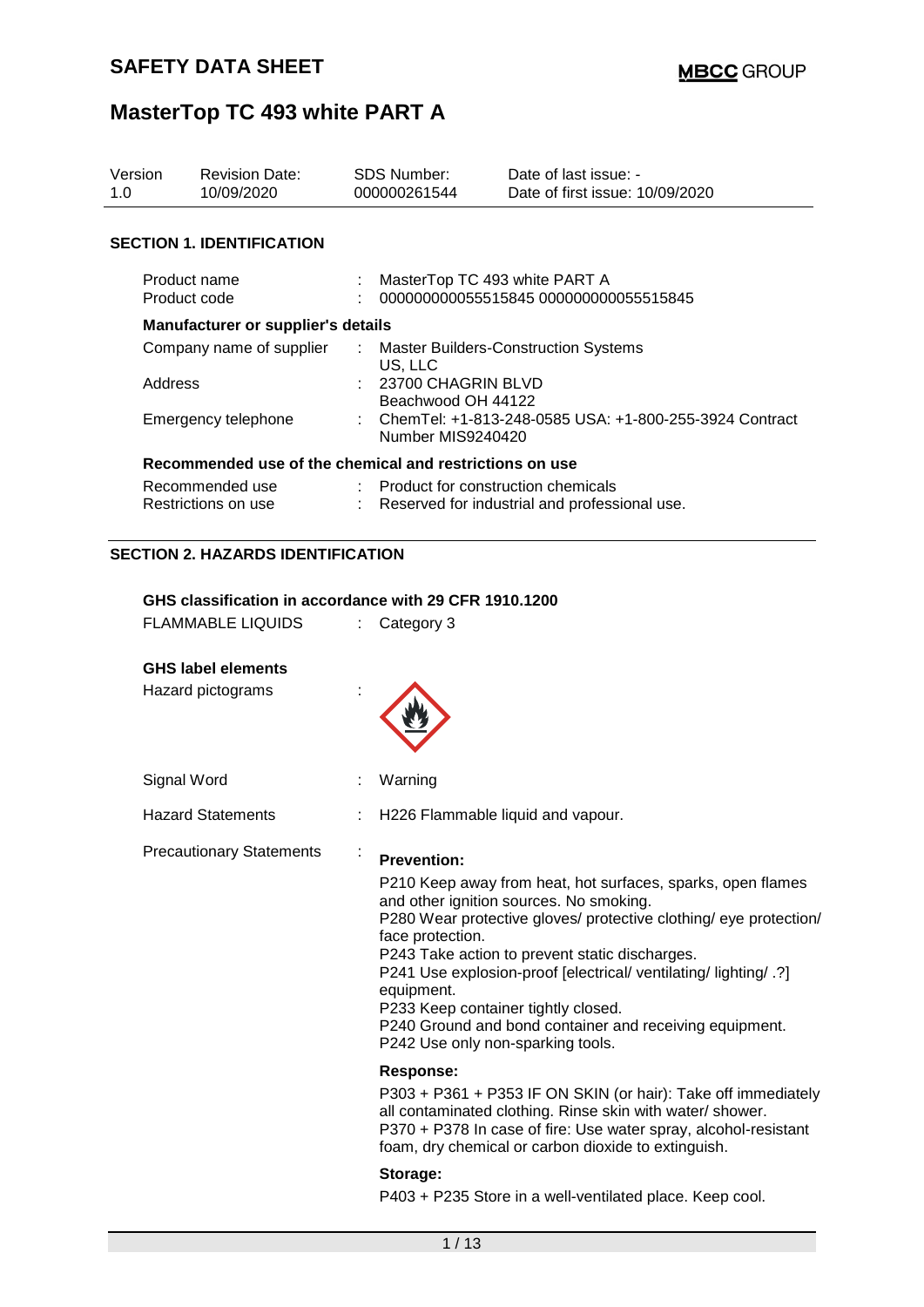| Version<br>1.0 | <b>Revision Date:</b><br>10/09/2020                      |    | <b>SDS Number:</b><br>000000261544              | Date of last issue: -<br>Date of first issue: 10/09/2020                                                                         |
|----------------|----------------------------------------------------------|----|-------------------------------------------------|----------------------------------------------------------------------------------------------------------------------------------|
|                |                                                          |    | Disposal:<br>waste collection point.            | P501 Dispose of contents/container to appropriate hazardous                                                                      |
|                | <b>Other hazards</b><br>No data available.               |    |                                                 |                                                                                                                                  |
|                | <b>SECTION 3. COMPOSITION/INFORMATION ON INGREDIENTS</b> |    |                                                 |                                                                                                                                  |
|                | Chemical nature                                          |    | No data available.                              |                                                                                                                                  |
|                |                                                          |    |                                                 |                                                                                                                                  |
|                | <b>Components</b><br>Chemical name                       |    | CAS-No.                                         |                                                                                                                                  |
|                | Titanium dioxide                                         |    | 13463-67-7                                      | Concentration (% w/w)<br>$>= 25 - 50$                                                                                            |
|                |                                                          |    | 123-86-4                                        | $>= 7 - 10$                                                                                                                      |
|                | n-Butyl acetate<br>aluminium hydroxide                   |    | 21645-51-2                                      | $\geq$ 0 - < 3                                                                                                                   |
|                | ethylbenzene                                             |    | $100 - 41 - 4$                                  | $>= 0 - 0.2$                                                                                                                     |
|                |                                                          |    |                                                 |                                                                                                                                  |
|                | <b>SECTION 4. FIRST AID MEASURES</b><br>General advice   |    | Move out of dangerous area.<br>ance.            | Show this material safety data sheet to the doctor in attend-<br>Do not leave the victim unattended.                             |
| If inhaled     |                                                          |    | advice.                                         | If unconscious, place in recovery position and seek medical<br>If symptoms persist, call a physician.                            |
|                | In case of skin contact                                  |    |                                                 | If on skin, rinse well with water.<br>If on clothes, remove clothes.                                                             |
|                | In case of eye contact                                   | ÷. | Remove contact lenses.<br>Protect unharmed eye. | Flush eyes with water as a precaution.<br>Keep eye wide open while rinsing.<br>If eye irritation persists, consult a specialist. |
|                | If swallowed                                             |    | Keep respiratory tract clear.                   | Do not give milk or alcoholic beverages.<br>Never give anything by mouth to an unconscious person.                               |

| If symptoms persist, call a physician. |  |  |
|----------------------------------------|--|--|

| and effects, both acute and |                          |
|-----------------------------|--------------------------|
| delaved                     |                          |
| Notes to physician          | : Treat symptomatically. |

Most important symptoms : None known.

#### **SECTION 5. FIRE-FIGHTING MEASURES**

| Suitable extinguishing media      | Water spray                                                        |
|-----------------------------------|--------------------------------------------------------------------|
|                                   | Foam<br>Dry powder                                                 |
|                                   | Carbon dioxide (CO2)                                               |
| Unsuitable extinguishing<br>media | : High volume water jet                                            |
| Specific hazards during fire      | : Do not allow run-off from fire fighting to enter drains or water |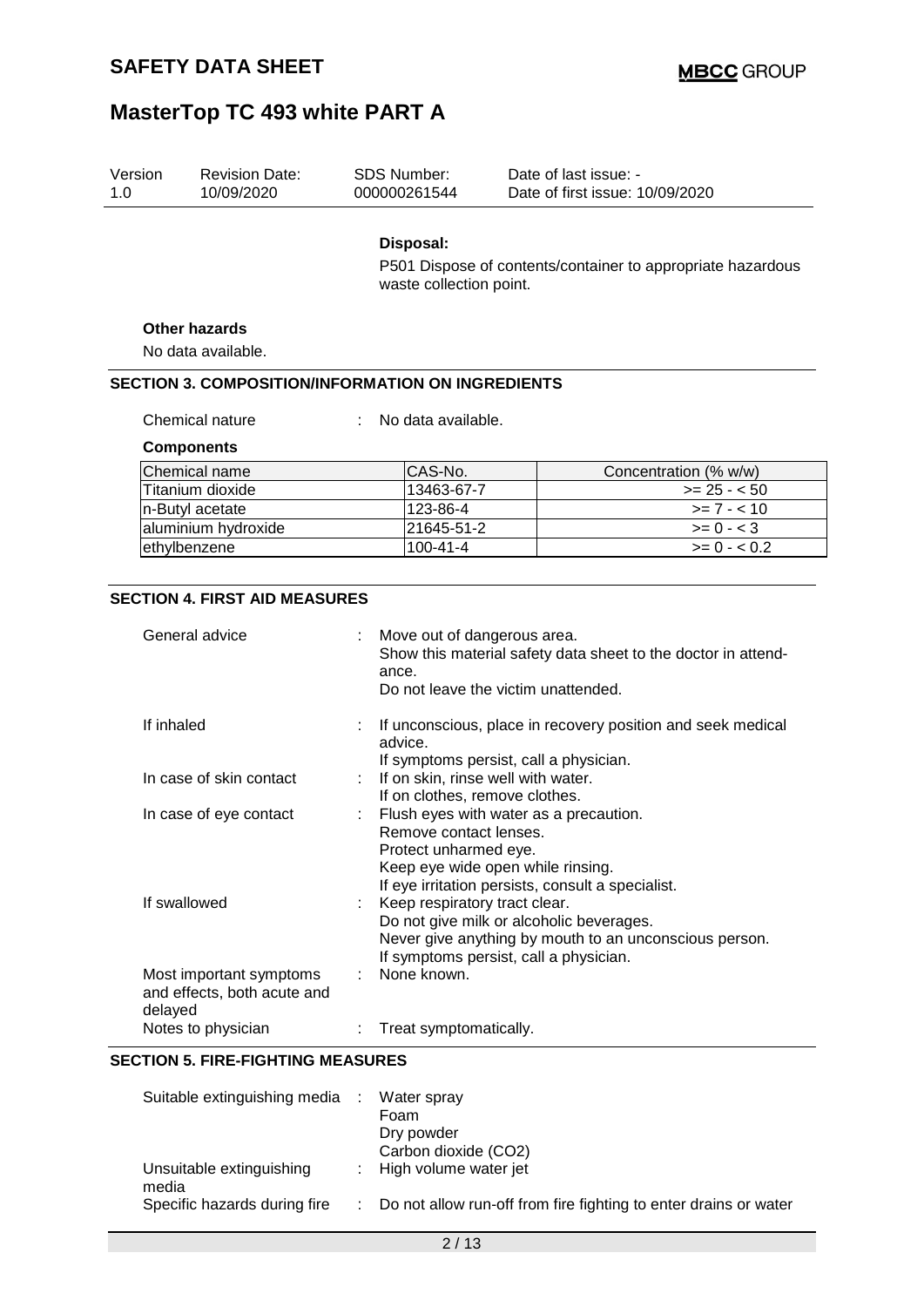| Version<br>1.0 |          | <b>Revision Date:</b><br>10/09/2020                                             |   | <b>SDS Number:</b><br>000000261544                                                                                                                                                                                                                                                                                                                                                                                                                                      | Date of last issue: -<br>Date of first issue: 10/09/2020                                                                                                                                                                                                                                                                                                   |  |
|----------------|----------|---------------------------------------------------------------------------------|---|-------------------------------------------------------------------------------------------------------------------------------------------------------------------------------------------------------------------------------------------------------------------------------------------------------------------------------------------------------------------------------------------------------------------------------------------------------------------------|------------------------------------------------------------------------------------------------------------------------------------------------------------------------------------------------------------------------------------------------------------------------------------------------------------------------------------------------------------|--|
|                | fighting |                                                                                 |   | courses.                                                                                                                                                                                                                                                                                                                                                                                                                                                                |                                                                                                                                                                                                                                                                                                                                                            |  |
|                |          | Further information<br>Special protective equipment :<br>for fire-fighters      |   | Collect contaminated fire extinguishing water separately. This<br>must not be discharged into drains.<br>Fire residues and contaminated fire extinguishing water must<br>be disposed of in accordance with local regulations.<br>For safety reasons in case of fire, cans should be stored sepa-<br>rately in closed containments.<br>Use a water spray to cool fully closed containers.<br>Wear self-contained breathing apparatus for firefighting if nec-<br>essary. |                                                                                                                                                                                                                                                                                                                                                            |  |
|                |          | <b>SECTION 6. ACCIDENTAL RELEASE MEASURES</b>                                   |   |                                                                                                                                                                                                                                                                                                                                                                                                                                                                         |                                                                                                                                                                                                                                                                                                                                                            |  |
|                |          | Personal precautions, protec- :<br>tive equipment and emer-<br>gency procedures |   | Remove all sources of ignition.<br>Evacuate personnel to safe areas.                                                                                                                                                                                                                                                                                                                                                                                                    | Beware of vapors accumulating to form explosive concentra-<br>tions. Vapors can accumulate in low areas.                                                                                                                                                                                                                                                   |  |
|                |          | Environmental precautions                                                       |   | respective authorities.                                                                                                                                                                                                                                                                                                                                                                                                                                                 | Prevent product from entering drains.<br>Prevent further leakage or spillage if safe to do so.<br>If the product contaminates rivers and lakes or drains inform                                                                                                                                                                                            |  |
|                |          | Methods and materials for<br>containment and cleaning up                        | ÷ |                                                                                                                                                                                                                                                                                                                                                                                                                                                                         | Contain spillage, and then collect with non-combustible ab-<br>sorbent material, (e.g. sand, earth, diatomaceous earth, ver-<br>miculite) and place in container for disposal according to local<br>/ national regulations (see section 13).                                                                                                               |  |
|                |          | <b>SECTION 7. HANDLING AND STORAGE</b>                                          |   |                                                                                                                                                                                                                                                                                                                                                                                                                                                                         |                                                                                                                                                                                                                                                                                                                                                            |  |
|                |          | Advice on protection against<br>fire and explosion                              |   | Product is not explosive.                                                                                                                                                                                                                                                                                                                                                                                                                                               |                                                                                                                                                                                                                                                                                                                                                            |  |
|                |          |                                                                                 |   | ignition.                                                                                                                                                                                                                                                                                                                                                                                                                                                               | Do not spray on a naked flame or any incandescent material.<br>Take necessary action to avoid static electricity discharge<br>(which might cause ignition of organic vapors).<br>Keep away from open flames, hot surfaces and sources of                                                                                                                   |  |
|                |          | Advice on safe handling                                                         |   | Avoid formation of aerosol.<br>plication area.<br>regulations.                                                                                                                                                                                                                                                                                                                                                                                                          | For personal protection see section 8.<br>Smoking, eating and drinking should be prohibited in the ap-<br>Take precautionary measures against static discharges.<br>Provide sufficient air exchange and/or exhaust in work rooms.<br>Open drum carefully as content may be under pressure.<br>Dispose of rinse water in accordance with local and national |  |
|                |          | Conditions for safe storage                                                     |   | no smoking<br>place.                                                                                                                                                                                                                                                                                                                                                                                                                                                    | Keep container tightly closed in a dry and well-ventilated                                                                                                                                                                                                                                                                                                 |  |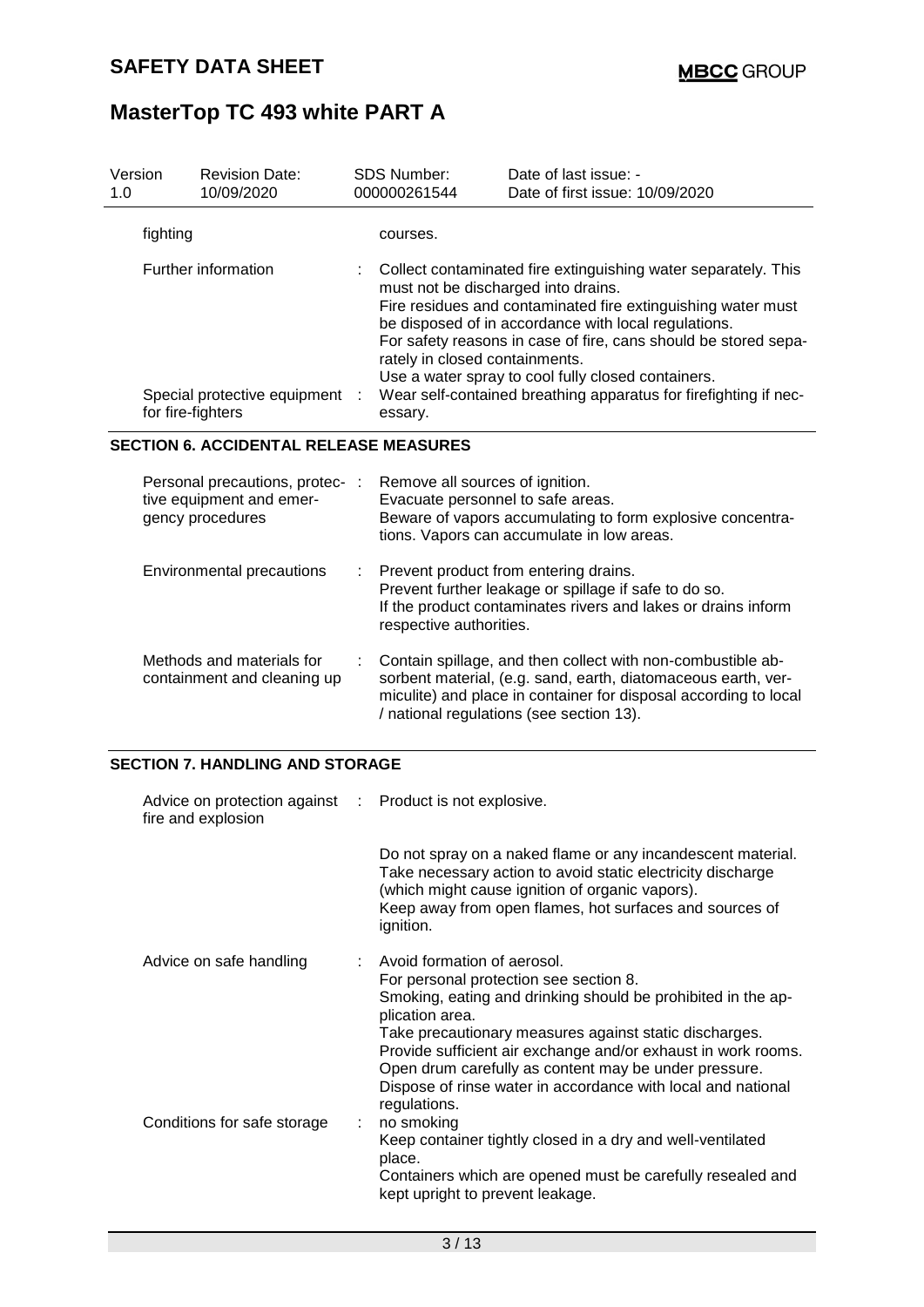| Version<br>1.0 |                | <b>Revision Date:</b><br>10/09/2020 | <b>SDS Number:</b><br>000000261544                                                                 | Date of last issue: -<br>Date of first issue: 10/09/2020                                                                                                                                  |
|----------------|----------------|-------------------------------------|----------------------------------------------------------------------------------------------------|-------------------------------------------------------------------------------------------------------------------------------------------------------------------------------------------|
|                | age conditions | Further information on stor-        | Observe label precautions.<br>the technological safety standards.<br>Protect from direct sunlight. | Electrical installations / working materials must comply with<br>Keep only in the original container in a cool, dry, well-<br>ventilated place away from ignition sources, heat or flame. |
|                |                | Materials to avoid                  | Observe VCI storage rules.                                                                         |                                                                                                                                                                                           |
|                | age stability  | Further information on stor-        | $\therefore$ No data available                                                                     |                                                                                                                                                                                           |

#### **SECTION 8. EXPOSURE CONTROLS/PERSONAL PROTECTION**

| Components       | CAS-No.    | Value type<br>(Form of<br>exposure) | Control parame-<br>ters / Permissible<br>concentration | <b>Basis</b>                              |
|------------------|------------|-------------------------------------|--------------------------------------------------------|-------------------------------------------|
| n-Butyl acetate  | 123-86-4   | <b>STEL value</b>                   | 150 ppm                                                | <b>ACGIHTLV</b>                           |
|                  |            | <b>TWA value</b>                    | 50 ppm                                                 | <b>ACGIHTLV</b>                           |
|                  |            | <b>REL</b> value                    | 150 ppm                                                | <b>NIOSH</b>                              |
|                  |            |                                     | 710 mg/m3                                              |                                           |
|                  |            | <b>STEL value</b>                   | 200 ppm<br>950 mg/m3                                   | <b>NIOSH</b>                              |
|                  |            | PEL                                 | 150 ppm<br>710 mg/m3                                   | <b>29 CFR</b><br>1910.1000<br>(Table Z-1) |
|                  |            | <b>STEL value</b>                   | 200 ppm<br>950 mg/m3                                   | 29 CFR<br>1910.1000<br>(Table Z-1-A)      |
|                  |            | <b>TWA value</b>                    | 150 ppm<br>710 mg/m3                                   | 29 CFR<br>1910.1000<br>(Table Z-1-A)      |
|                  |            | <b>TWA</b>                          | 150 ppm<br>710 mg/m3                                   | <b>NIOSH REL</b>                          |
|                  |            | $\overline{\text{ST}}$              | 200 ppm<br>950 mg/m3                                   | <b>NIOSH REL</b>                          |
|                  |            | <b>TWA</b>                          | 150 ppm<br>710 mg/m3                                   | OSHA <sub>Z-1</sub>                       |
|                  |            | <b>TWA</b>                          | 150 ppm<br>710 mg/m3                                   | OSHA P0                                   |
|                  |            | <b>STEL</b>                         | 200 ppm<br>950 mg/m3                                   | OSHA P0                                   |
|                  |            | <b>TWA</b>                          | 50 ppm                                                 | <b>ACGIH</b>                              |
|                  |            | <b>STEL</b>                         | 150 ppm                                                | <b>ACGIH</b>                              |
| Titanium dioxide | 13463-67-7 | <b>TWA value</b>                    | 10 mg/m3                                               | <b>ACGIHTLV</b>                           |
|                  |            | PEL (Total                          | $15$ mg/m $3$                                          | <b>29 CFR</b>                             |
|                  |            | dust)                               |                                                        | 1910.1000                                 |
|                  |            |                                     |                                                        | (Table Z-1)                               |
|                  |            | <b>TWA value</b>                    | 10 mg/m3                                               | <b>29 CFR</b>                             |
|                  |            | (Total dust)                        |                                                        | 1910.1000                                 |
|                  |            |                                     |                                                        | $(Table Z-1-A)$                           |
|                  |            | TWA (total                          | $15 \text{ mg/m}$                                      | OSHA Z-1                                  |

#### **Ingredients with workplace control parameters**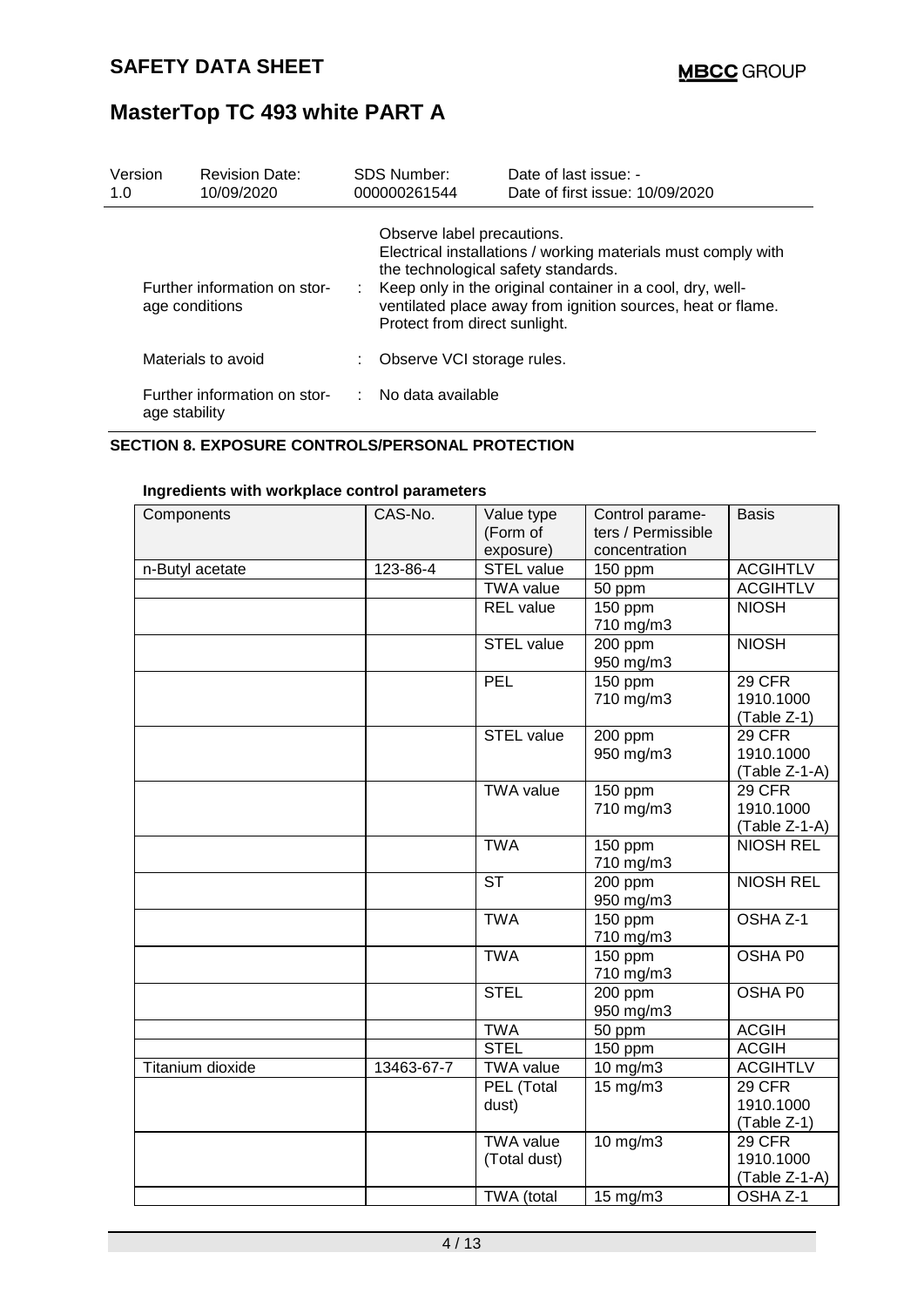| Version<br>1.0 | <b>Revision Date:</b><br>10/09/2020                | <b>SDS Number:</b><br>000000261544 |                                                                                                                                                                                                                                           | Date of last issue: -<br>Date of first issue: 10/09/2020                                               |                                                           |                 |  |  |
|----------------|----------------------------------------------------|------------------------------------|-------------------------------------------------------------------------------------------------------------------------------------------------------------------------------------------------------------------------------------------|--------------------------------------------------------------------------------------------------------|-----------------------------------------------------------|-----------------|--|--|
|                |                                                    |                                    |                                                                                                                                                                                                                                           |                                                                                                        |                                                           |                 |  |  |
|                |                                                    |                                    |                                                                                                                                                                                                                                           | dust)<br><b>TWA (Total</b><br>dust)                                                                    | 10 mg/m3                                                  | OSHA P0         |  |  |
|                |                                                    |                                    |                                                                                                                                                                                                                                           | <b>TWA</b>                                                                                             | 10 mg/m3<br>(Titanium dioxide)                            | <b>ACGIH</b>    |  |  |
|                | aluminium hydroxide                                |                                    | 21645-51-2                                                                                                                                                                                                                                | <b>TWA value</b><br>(Respirable<br>fraction)                                                           | 1 $mg/m3$                                                 | <b>ACGIHTLV</b> |  |  |
|                |                                                    |                                    |                                                                                                                                                                                                                                           | TWA (Res-<br>pirable par-<br>ticulate mat-<br>ter)                                                     | 1 $mg/m3$<br>(Aluminum)                                   | <b>ACGIH</b>    |  |  |
|                | <b>Engineering measures</b>                        |                                    |                                                                                                                                                                                                                                           | No applicable information available.                                                                   |                                                           |                 |  |  |
|                | Personal protective equipment                      |                                    |                                                                                                                                                                                                                                           |                                                                                                        |                                                           |                 |  |  |
|                | Respiratory protection<br>Hand protection          | ÷.                                 |                                                                                                                                                                                                                                           |                                                                                                        | Wear respiratory protection if ventilation is inadequate. |                 |  |  |
|                | Remarks                                            |                                    | The suitability for a specific workplace should be discussed                                                                                                                                                                              |                                                                                                        |                                                           |                 |  |  |
|                | Eye protection                                     |                                    | with the producers of the protective gloves.<br>Eye wash bottle with pure water<br>Tightly fitting safety goggles                                                                                                                         |                                                                                                        |                                                           |                 |  |  |
|                | Skin and body protection                           |                                    | Impervious clothing<br>Choose body protection according to the amount and con-<br>centration of the dangerous substance at the work place.                                                                                                |                                                                                                        |                                                           |                 |  |  |
|                | Protective measures                                |                                    | Do not inhale gases/vapours/aerosols.<br>Avoid contact with the skin, eyes and clothing.<br>Avoid exposure - obtain special instructions before use.<br>Handle in accordance with good building materials hygiene<br>and safety practice. |                                                                                                        |                                                           |                 |  |  |
|                | Hygiene measures                                   |                                    |                                                                                                                                                                                                                                           | Wearing of closed work clothing is recommended.<br>Wash hands before breaks and at the end of workday. |                                                           |                 |  |  |
|                | <b>SECTION 9. PHYSICAL AND CHEMICAL PROPERTIES</b> |                                    |                                                                                                                                                                                                                                           |                                                                                                        |                                                           |                 |  |  |
|                | Appearance                                         |                                    | liquid                                                                                                                                                                                                                                    |                                                                                                        |                                                           |                 |  |  |
| Color          |                                                    |                                    | various colours                                                                                                                                                                                                                           |                                                                                                        |                                                           |                 |  |  |
| Odor           |                                                    |                                    | strong, ester-like                                                                                                                                                                                                                        |                                                                                                        |                                                           |                 |  |  |
|                | <b>Odor Threshold</b>                              |                                    | No data available                                                                                                                                                                                                                         |                                                                                                        |                                                           |                 |  |  |
| pH             |                                                    |                                    | not applicable insoluble                                                                                                                                                                                                                  |                                                                                                        |                                                           |                 |  |  |
|                | Melting point                                      |                                    |                                                                                                                                                                                                                                           | No applicable information available.                                                                   |                                                           |                 |  |  |
|                | Boiling point                                      |                                    | 280 °F / 138 °C                                                                                                                                                                                                                           |                                                                                                        |                                                           |                 |  |  |

Flash point : 100 °F / 38 °C

Method: Flash Point by Tag Closed Tester.

280.4 °F / 138.0 °C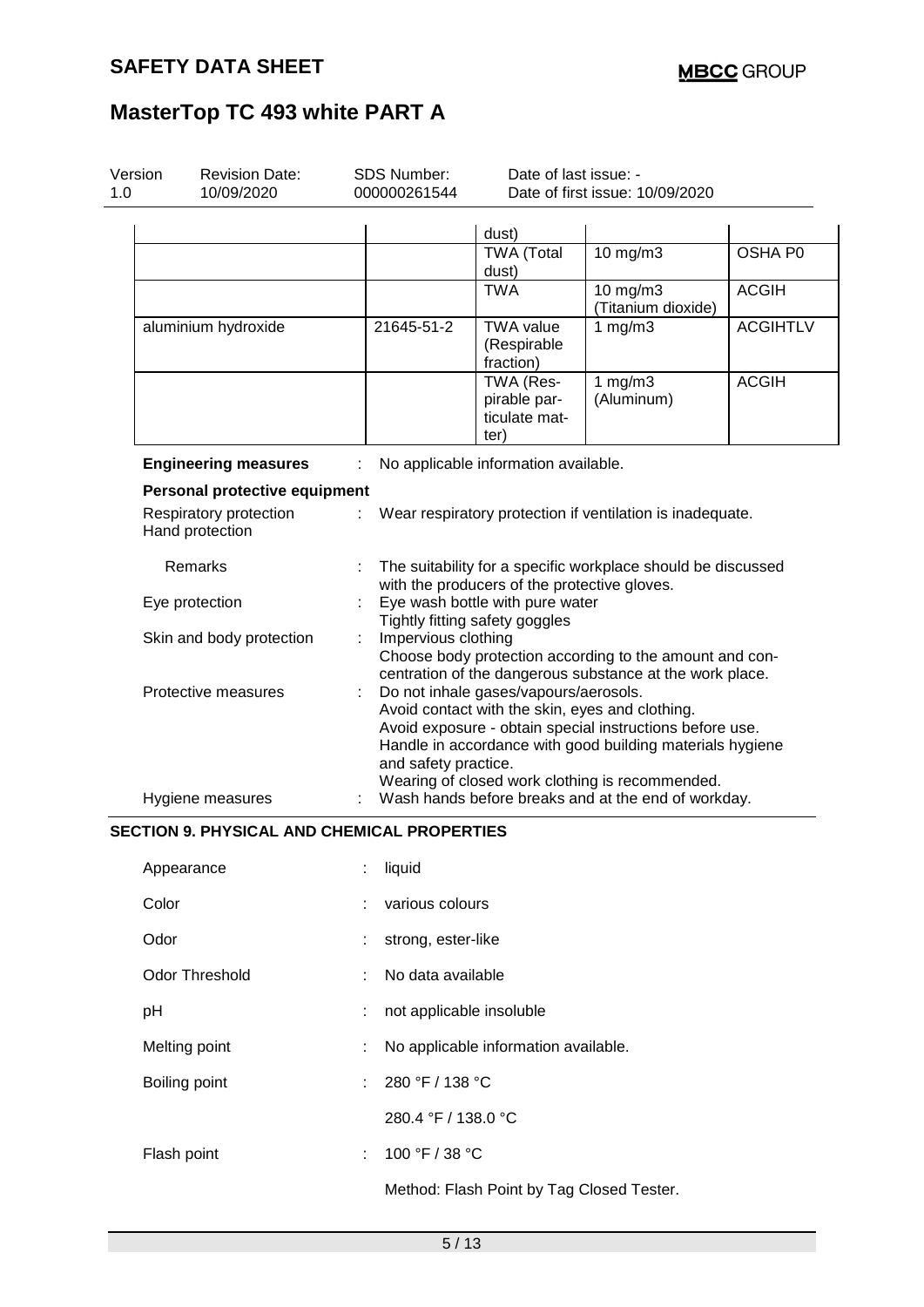| Version<br>1.0 | <b>Revision Date:</b><br>10/09/2020                 |   | SDS Number:<br>000000261544    | Date of last issue: -<br>Date of first issue: 10/09/2020                                                             |
|----------------|-----------------------------------------------------|---|--------------------------------|----------------------------------------------------------------------------------------------------------------------|
|                | Evaporation rate                                    | t |                                | No applicable information available.                                                                                 |
|                | Flammability (solid, gas)                           |   | not determined                 |                                                                                                                      |
|                | Upper explosion limit / Upper<br>flammability limit | ÷ | 13.1 %(V)                      | The product has not been tested. The statement has been<br>derived from the properties of the individual components. |
|                | Lower explosion limit / Lower<br>flammability limit | ÷ | 1 %(V)                         | The product has not been tested. The statement has been<br>derived from the properties of the individual components. |
|                | Vapor pressure                                      | ÷ | 3.5 hPa (77 °F / 25 °C)        | The product has not been tested. The statement has been<br>derived from the properties of the individual components. |
|                | Relative vapor density                              |   | Heavier than air.              |                                                                                                                      |
|                | Relative density                                    |   |                                | No applicable information available.                                                                                 |
|                | Density                                             |   | 11 lb/USg (68 °F / 20 °C)      |                                                                                                                      |
|                | <b>Bulk density</b>                                 |   | not applicable                 |                                                                                                                      |
|                | Solubility(ies)<br>Water solubility                 |   | insoluble                      |                                                                                                                      |
|                | Solubility in other solvents                        | ÷ |                                | No applicable information available.                                                                                 |
|                | Partition coefficient: n-<br>octanol/water          |   | No data available.             |                                                                                                                      |
|                | Autoignition temperature                            |   | 991 °F / 533 °C                | The product has not been tested. The statement has been<br>derived from the properties of the individual components. |
|                |                                                     |   | 992 °F / 533 °C                | The product has not been tested. The statement has been<br>derived from the properties of the individual components. |
|                | Decomposition temperature                           |   | scribed/indicated.             | No decomposition if stored and handled as pre-                                                                       |
|                | Viscosity<br>Viscosity, dynamic                     |   |                                | No applicable information available.                                                                                 |
|                | Viscosity, kinematic                                |   |                                | No applicable information available.                                                                                 |
|                | <b>Explosive properties</b>                         |   | Not explosive<br>Not explosive |                                                                                                                      |
|                | Oxidizing properties                                |   | as oxidizing.                  | Based on its structural properties the product is not classified                                                     |
|                | Sublimation point                                   |   |                                | No applicable information available.                                                                                 |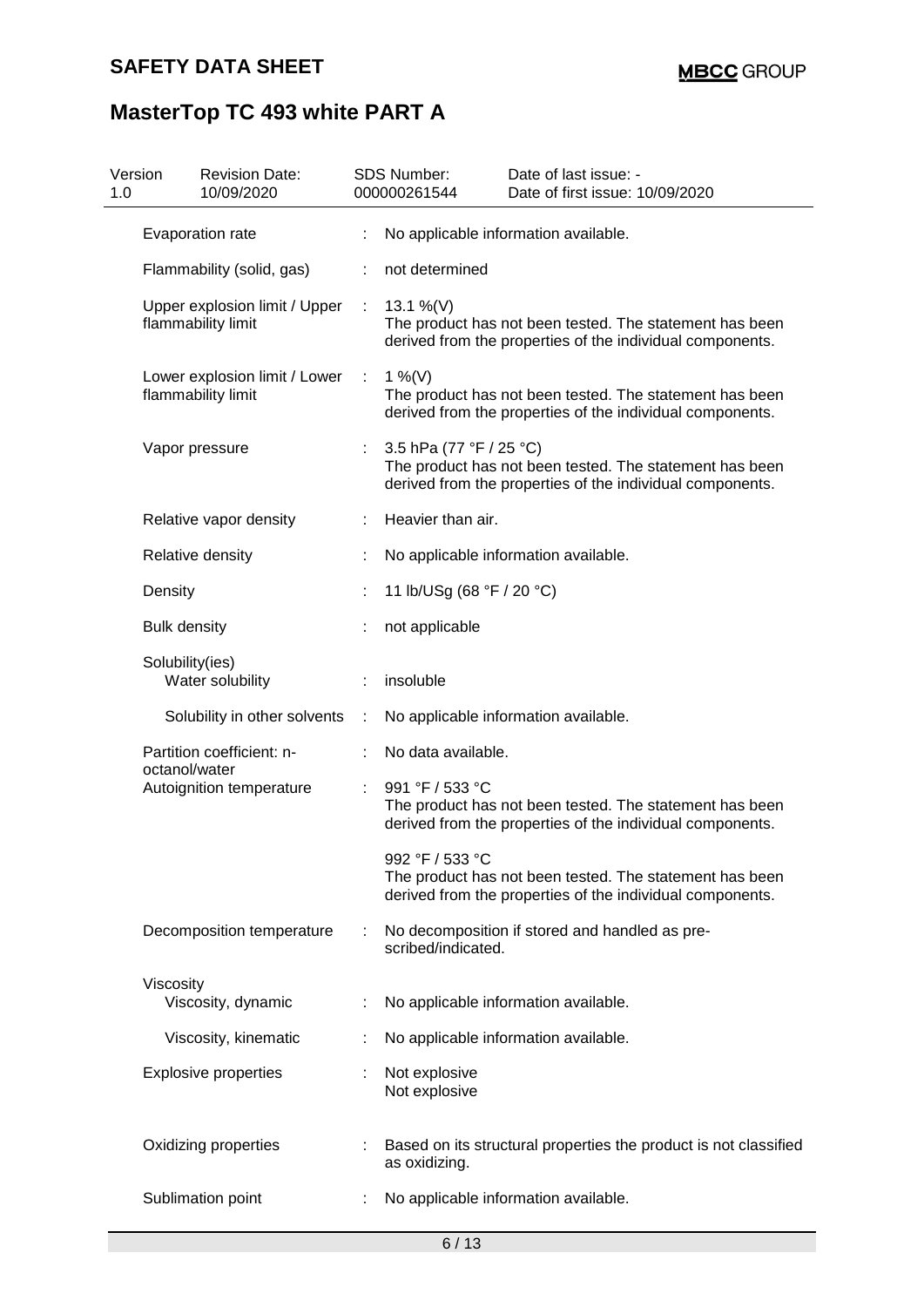| Version<br>1.0 | <b>Revision Date:</b><br>10/09/2020                                |   | SDS Number:<br>000000261544                                                       | Date of last issue: -<br>Date of first issue: 10/09/2020                                                                                                                                                         |
|----------------|--------------------------------------------------------------------|---|-----------------------------------------------------------------------------------|------------------------------------------------------------------------------------------------------------------------------------------------------------------------------------------------------------------|
|                | Molecular weight                                                   |   | No data available                                                                 |                                                                                                                                                                                                                  |
|                | <b>SECTION 10. STABILITY AND REACTIVITY</b>                        |   |                                                                                   |                                                                                                                                                                                                                  |
| tions          | Reactivity<br>Chemical stability<br>Possibility of hazardous reac- |   |                                                                                   | No decomposition if stored and applied as directed.<br>No decomposition if stored and applied as directed.<br>No decomposition if stored and applied as directed.<br>Vapors may form explosive mixture with air. |
|                | Conditions to avoid                                                |   | Heat, flames and sparks.                                                          | Avoid all sources of ignition: heat, sparks, open flame.                                                                                                                                                         |
|                | Incompatible materials                                             |   | Strong acids<br>Strong bases<br>Strong oxidizing agents<br>Strong reducing agents |                                                                                                                                                                                                                  |
|                | Hazardous decomposition<br>products                                | ÷ | as prescribed/indicated.                                                          | No hazardous decomposition products if stored and handled                                                                                                                                                        |
|                | <b>SECTION 11. TOXICOLOGICAL INFORMATION</b>                       |   |                                                                                   |                                                                                                                                                                                                                  |

#### **Acute toxicity**

Not classified based on available information.

#### **Product:**

| Acute oral toxicity       | : Remarks: No applicable information available.        |
|---------------------------|--------------------------------------------------------|
|                           | $ATE: > 5,000 \text{ mg/kg}$                           |
| Acute inhalation toxicity | : Remarks: No applicable information available.        |
|                           | $ATE: > 20.0000$ mg/l<br>Remarks: Determined for vapor |
|                           | $ATE: > 5.0000$ mg/l<br>Remarks: Determined for mist   |
| Acute dermal toxicity     | Remarks: No applicable information available.          |
|                           | $ATE: > 5,000 \text{ mg/kg}$                           |

#### **Skin corrosion/irritation**

Not classified based on available information.

#### **Serious eye damage/eye irritation**

Not classified based on available information.

#### **Respiratory or skin sensitization**

#### **Skin sensitization**

Not classified based on available information.

#### **Respiratory sensitization**

Not classified based on available information.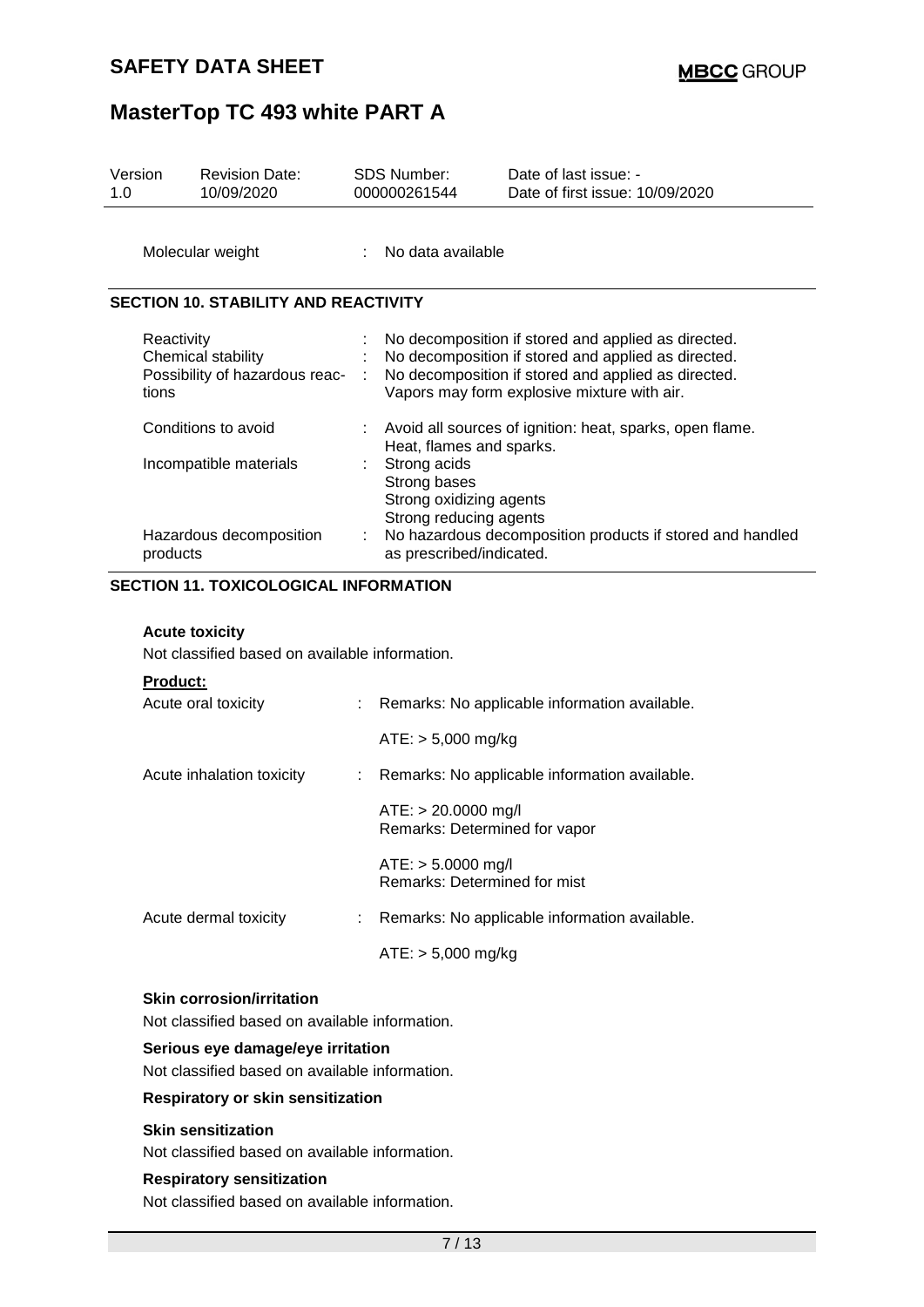| Version<br>1.0  | <b>Revision Date:</b><br>10/09/2020                                             | SDS Number:<br>000000261544                                             | Date of last issue: -<br>Date of first issue: 10/09/2020      |
|-----------------|---------------------------------------------------------------------------------|-------------------------------------------------------------------------|---------------------------------------------------------------|
|                 | Germ cell mutagenicity                                                          |                                                                         |                                                               |
|                 | Not classified based on available information.                                  |                                                                         |                                                               |
|                 | Carcinogenicity                                                                 |                                                                         |                                                               |
|                 | Not classified based on available information.                                  |                                                                         |                                                               |
|                 | <b>Reproductive toxicity</b><br>Not classified based on available information.  |                                                                         |                                                               |
|                 | <b>STOT-single exposure</b><br>Not classified based on available information.   |                                                                         |                                                               |
|                 | <b>STOT-repeated exposure</b><br>Not classified based on available information. |                                                                         |                                                               |
|                 | <b>Aspiration toxicity</b><br>Not classified based on available information.    |                                                                         |                                                               |
| <b>Product:</b> |                                                                                 |                                                                         |                                                               |
|                 | No aspiration hazard expected.                                                  |                                                                         |                                                               |
|                 | <b>Further information</b>                                                      |                                                                         |                                                               |
| <b>Product:</b> |                                                                                 |                                                                         |                                                               |
| Remarks         |                                                                                 |                                                                         | Solvents may degrease the skin.                               |
|                 | <b>Ecotoxicity</b><br>No data available<br><b>Persistence and degradability</b> |                                                                         |                                                               |
|                 | No data available                                                               |                                                                         |                                                               |
|                 | <b>Bioaccumulative potential</b>                                                |                                                                         |                                                               |
|                 | Components:                                                                     |                                                                         |                                                               |
|                 | <b>Titanium dioxide:</b>                                                        |                                                                         |                                                               |
|                 | Partition coefficient: n-<br>octanol/water                                      | $\mathbb{Z}^{\times}$<br>Remarks: not applicable                        |                                                               |
|                 | n-Butyl acetate:                                                                |                                                                         |                                                               |
|                 | Partition coefficient: n-<br>octanol/water                                      | Pow: 200 (77 °F / 25 °C)<br>t.<br>log Pow: 2.3 (77 °F / 25 °C)<br>pH: 7 |                                                               |
|                 |                                                                                 | GLP: yes                                                                | Method: Partition coefficient (n-octanol/water), HPLC method. |
|                 |                                                                                 |                                                                         |                                                               |
|                 | aluminium hydroxide:                                                            |                                                                         |                                                               |
|                 | Partition coefficient: n-<br>octanol/water                                      | substance is inorganic.                                                 | Remarks: The value has not been determined because the        |
|                 | ethylbenzene:                                                                   |                                                                         |                                                               |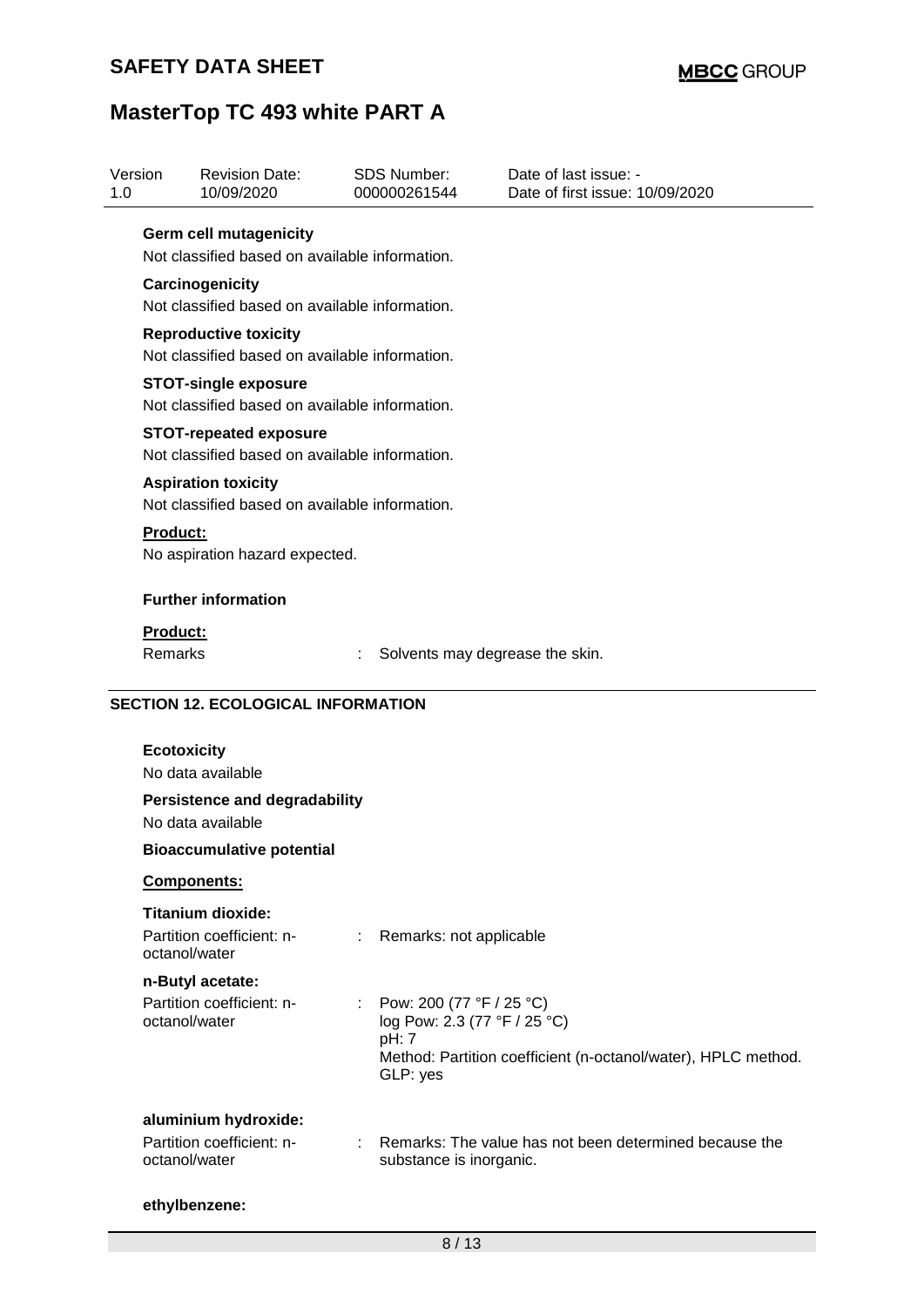| Version<br>1.0 | <b>Revision Date:</b><br>10/09/2020                                   |  | <b>SDS Number:</b><br>000000261544                                                                                 | Date of last issue: -<br>Date of first issue: 10/09/2020                                                                                                                                     |
|----------------|-----------------------------------------------------------------------|--|--------------------------------------------------------------------------------------------------------------------|----------------------------------------------------------------------------------------------------------------------------------------------------------------------------------------------|
|                | Partition coefficient: n-<br>octanol/water                            |  | Pow: 4,170 (68 °F / 20 °C)<br>log Pow: 3.6 (68 °F / 20 °C)<br>pH: 7.8<br>Method: Partition coefficient<br>GLP: yes |                                                                                                                                                                                              |
|                | <b>Mobility in soil</b><br>No data available<br>Other adverse effects |  |                                                                                                                    |                                                                                                                                                                                              |
| mation         | <b>Product:</b><br>Additional ecological infor-                       |  | harmful to aquatic organisms.<br>components.                                                                       | There is a high probability that the product is not acutely<br>The product has not been tested. The statements on ecotoxi-<br>cology have been derived from the properties of the individual |

#### **SECTION 13. DISPOSAL CONSIDERATIONS**

| <b>Disposal methods</b> |                                                                                                                           |
|-------------------------|---------------------------------------------------------------------------------------------------------------------------|
| Waste from residues     | : Do not contaminate ponds, waterways or ditches with chemi-<br>cal or used container.                                    |
|                         | Dispose of in accordance with national, state and local regula-<br>tions.                                                 |
| Contaminated packaging  | Do not discharge into drains/surface waters/groundwater.<br>: Contaminated packaging should be emptied as far as possible |
|                         | and disposed of in the same manner as the sub-<br>stance/product.                                                         |

#### **SECTION 14. TRANSPORT INFORMATION**

#### **International Regulations**

| <b>UNRTDG</b>                                 |                                                    |
|-----------------------------------------------|----------------------------------------------------|
| UN number                                     | UN 1993                                            |
| Proper shipping name                          | FLAMMABLE LIQUID, N.O.S.<br>(METHOXYPROPYLACETATE) |
| Class                                         | 3                                                  |
| Packing group                                 | Ш                                                  |
| Labels                                        | 3                                                  |
| <b>IATA-DGR</b>                               |                                                    |
| UN/ID No.                                     | UN 1993                                            |
| Proper shipping name                          | FLAMMABLE LIQUID, N.O.S.<br>(METHOXYPROPYLACETATE) |
| Class                                         | 3                                                  |
| Packing group                                 | Ш                                                  |
| Labels                                        | Flammable Liquids                                  |
| Packing instruction (cargo<br>aircraft)       | 366                                                |
| Packing instruction (passen-<br>ger aircraft) | 355                                                |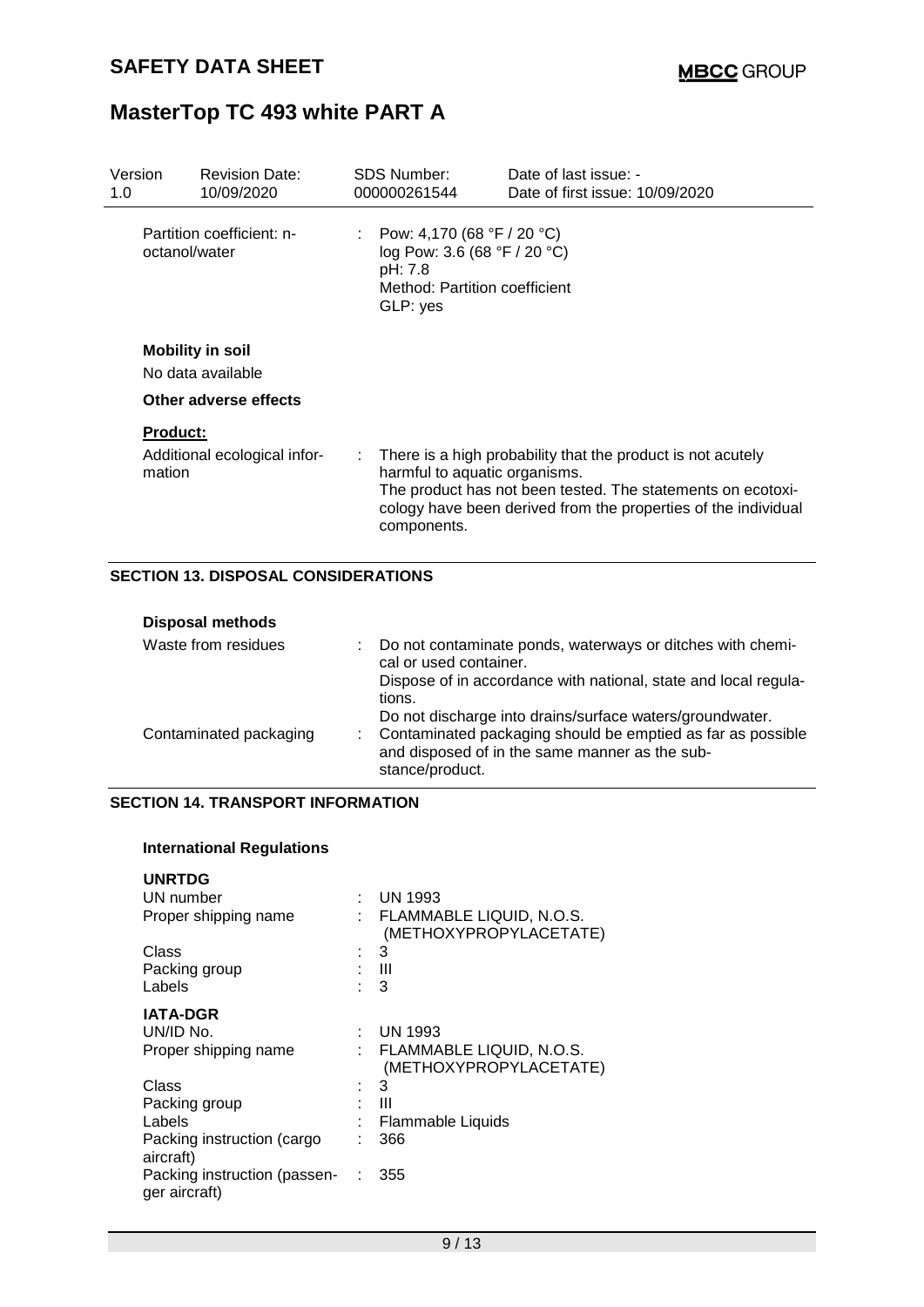| Version<br>1.0                                                                                                            | <b>Revision Date:</b><br>10/09/2020                                                                                                     | SDS Number:<br>000000261544                                                                 | Date of last issue: -<br>Date of first issue: 10/09/2020                                                                                                                                                                                                                                                |
|---------------------------------------------------------------------------------------------------------------------------|-----------------------------------------------------------------------------------------------------------------------------------------|---------------------------------------------------------------------------------------------|---------------------------------------------------------------------------------------------------------------------------------------------------------------------------------------------------------------------------------------------------------------------------------------------------------|
| <b>IMDG-Code</b><br>UN number<br>Proper shipping name<br>Class<br>Packing group<br>Labels<br>EmS Code<br>Marine pollutant |                                                                                                                                         | : UN 1993<br>: FLAMMABLE LIQUID, N.O.S.<br>3<br>$\mathbf{III}$<br>3<br>$:$ F-E, S-E<br>no   | (METHOXYPROPYLACETATE)                                                                                                                                                                                                                                                                                  |
|                                                                                                                           | Not applicable for product as supplied.                                                                                                 |                                                                                             | Transport in bulk according to Annex II of MARPOL 73/78 and the IBC Code                                                                                                                                                                                                                                |
|                                                                                                                           | <b>Domestic regulation</b>                                                                                                              |                                                                                             |                                                                                                                                                                                                                                                                                                         |
| 49 CFR<br>Class<br>Labels                                                                                                 | UN/ID/NA number<br>Proper shipping name<br>Packing group<br><b>ERG Code</b><br>Marine pollutant                                         | $:$ UN 1993<br>: FLAMMABLE LIQUID, N.O.S.<br>3<br>Ш<br><b>FLAMMABLE LIQUID</b><br>128<br>no | (METHOXYPROPYLACETATE)                                                                                                                                                                                                                                                                                  |
|                                                                                                                           | <b>Special precautions for user</b>                                                                                                     |                                                                                             |                                                                                                                                                                                                                                                                                                         |
|                                                                                                                           | iations in regional or country regulations.                                                                                             |                                                                                             | The transport classification(s) provided herein are for informational purposes only, and solely<br>based upon the properties of the unpackaged material as it is described within this Safety Data<br>Sheet. Transportation classifications may vary by mode of transportation, package sizes, and var- |
|                                                                                                                           | <b>SECTION 15. REGULATORY INFORMATION</b>                                                                                               |                                                                                             |                                                                                                                                                                                                                                                                                                         |
|                                                                                                                           | <b>SARA 313</b>                                                                                                                         |                                                                                             | The following components are subject to reporting levels es-<br>tablished by SARA Title III, Section 313:                                                                                                                                                                                               |
|                                                                                                                           |                                                                                                                                         | ethylbenzene                                                                                | 100-41-4                                                                                                                                                                                                                                                                                                |
|                                                                                                                           | <b>US State Regulations</b>                                                                                                             |                                                                                             |                                                                                                                                                                                                                                                                                                         |
|                                                                                                                           | Pennsylvania Right To Know                                                                                                              |                                                                                             |                                                                                                                                                                                                                                                                                                         |
|                                                                                                                           | n-Butyl acetate<br>Silicon dioxide<br>Titanium dioxide                                                                                  |                                                                                             | 123-86-4<br>7631-86-9<br>13463-67-7                                                                                                                                                                                                                                                                     |
|                                                                                                                           | <b>New Jersey Right To Know</b><br>Titanium dioxide<br>ethylbenzene<br>2-butoxyethanol<br>n-Butyl acetate<br><b>California Prop. 65</b> |                                                                                             | 13463-67-7<br>$100 - 41 - 4$<br>111-76-2<br>123-86-4                                                                                                                                                                                                                                                    |
|                                                                                                                           |                                                                                                                                         |                                                                                             |                                                                                                                                                                                                                                                                                                         |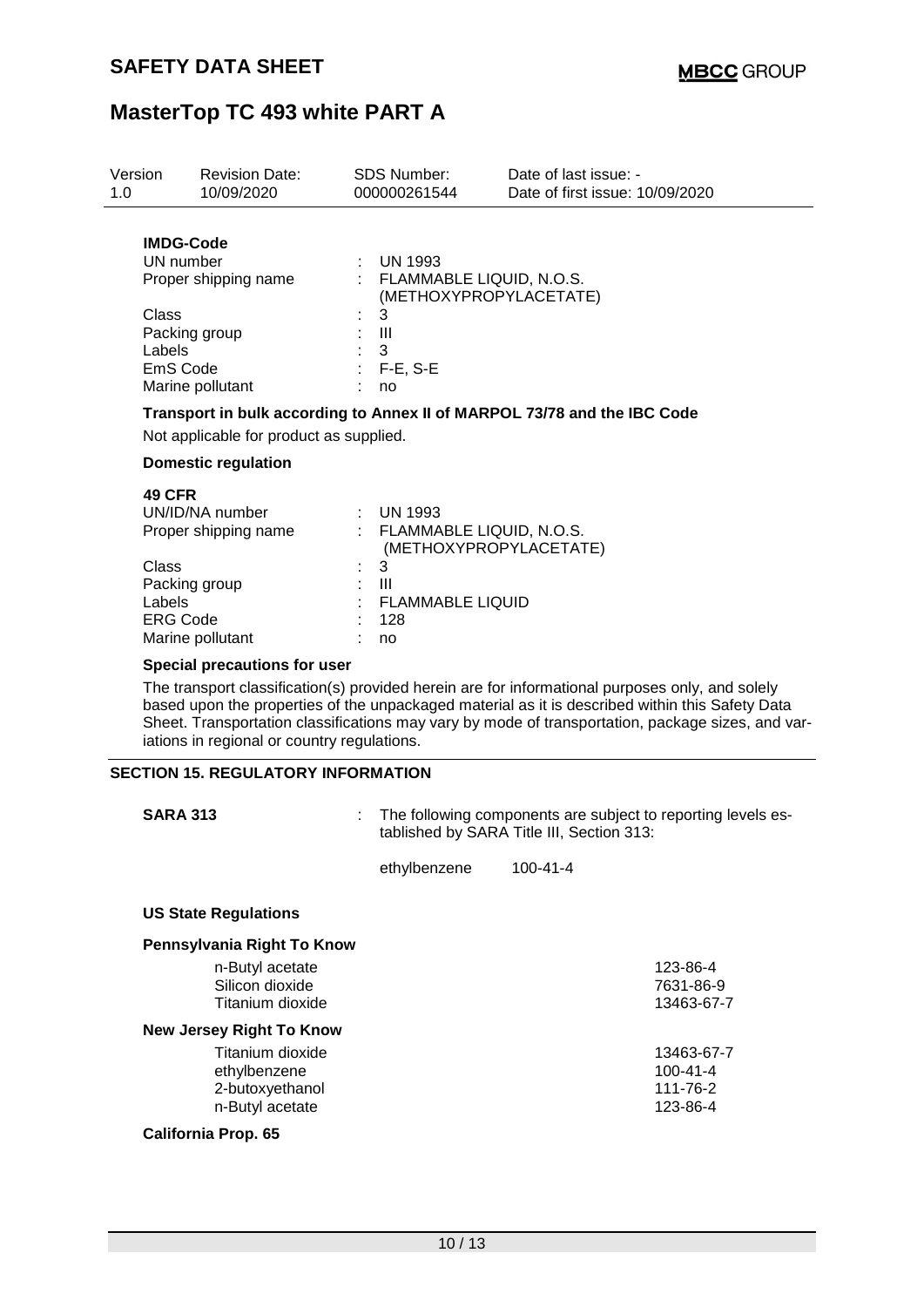| Version | <b>Revision Date:</b> | SDS Number:  | Date of last issue: -           |
|---------|-----------------------|--------------|---------------------------------|
| 1.0     | 10/09/2020            | 000000261544 | Date of first issue: 10/09/2020 |

WARNING: This product can expose you to chemicals including benzene, which is/are known to the State of California to cause cancer and birth defects or other reproductive harm. For more information go to www.P65Warnings.ca.gov.

#### **The ingredients of this product are reported in the following inventories:**

TSCA : On the inventory, or in compliance with the inventory

#### **SECTION 16. OTHER INFORMATION**



#### **Full text of other abbreviations**

| 1-A)                                                    | 29 CFR 1910.1000 (Table Z- : OSHA - Table Z-1-A (29 CFR 1910.1000)                                                       |
|---------------------------------------------------------|--------------------------------------------------------------------------------------------------------------------------|
|                                                         | 29 CFR 1910.1000 (Table Z-: OSHA - Table Z-1 (Limits for Air Contaminants) 29 CFR                                        |
| 1)                                                      | 1910.1000                                                                                                                |
| <b>ACGIH</b>                                            | : USA. ACGIH Threshold Limit Values (TLV)                                                                                |
| <b>ACGIHTLV</b>                                         | : American Conference of Governmental Industrial Hygienists -                                                            |
| <b>NIOSH</b>                                            |                                                                                                                          |
| <b>NIOSH REL</b>                                        | threshold limit values (US)<br>: NIOSH Pocket Guide to Chemical Hazards (US)<br>: USA. NIOSH Recommended Exposure Limits |
| OSHA P0                                                 | : USA. OSHA - TABLE Z-1 Limits for Air Contaminants -                                                                    |
|                                                         | 1910.1000                                                                                                                |
| OSHA Z-1                                                | : USA. Occupational Exposure Limits (OSHA) - Table Z-1 Lim-                                                              |
|                                                         | its for Air Contaminants                                                                                                 |
|                                                         | 29 CFR 1910.1000 (Table Z- : Short Term Exposure Limit (STEL):                                                           |
| 1-A) / STEL value                                       |                                                                                                                          |
|                                                         | 29 CFR 1910.1000 (Table Z- : Time Weighted Average (TWA):                                                                |
| 1-A) / TWA value                                        |                                                                                                                          |
| 29 CFR 1910.1000 (Table Z- : Permissible exposure limit |                                                                                                                          |
| $1)$ / PEL                                              |                                                                                                                          |
| ACGIH / TWA                                             | $\therefore$ 8-hour, time-weighted average                                                                               |
| ACGIH / STEL                                            | : Short-term exposure limit                                                                                              |
|                                                         |                                                                                                                          |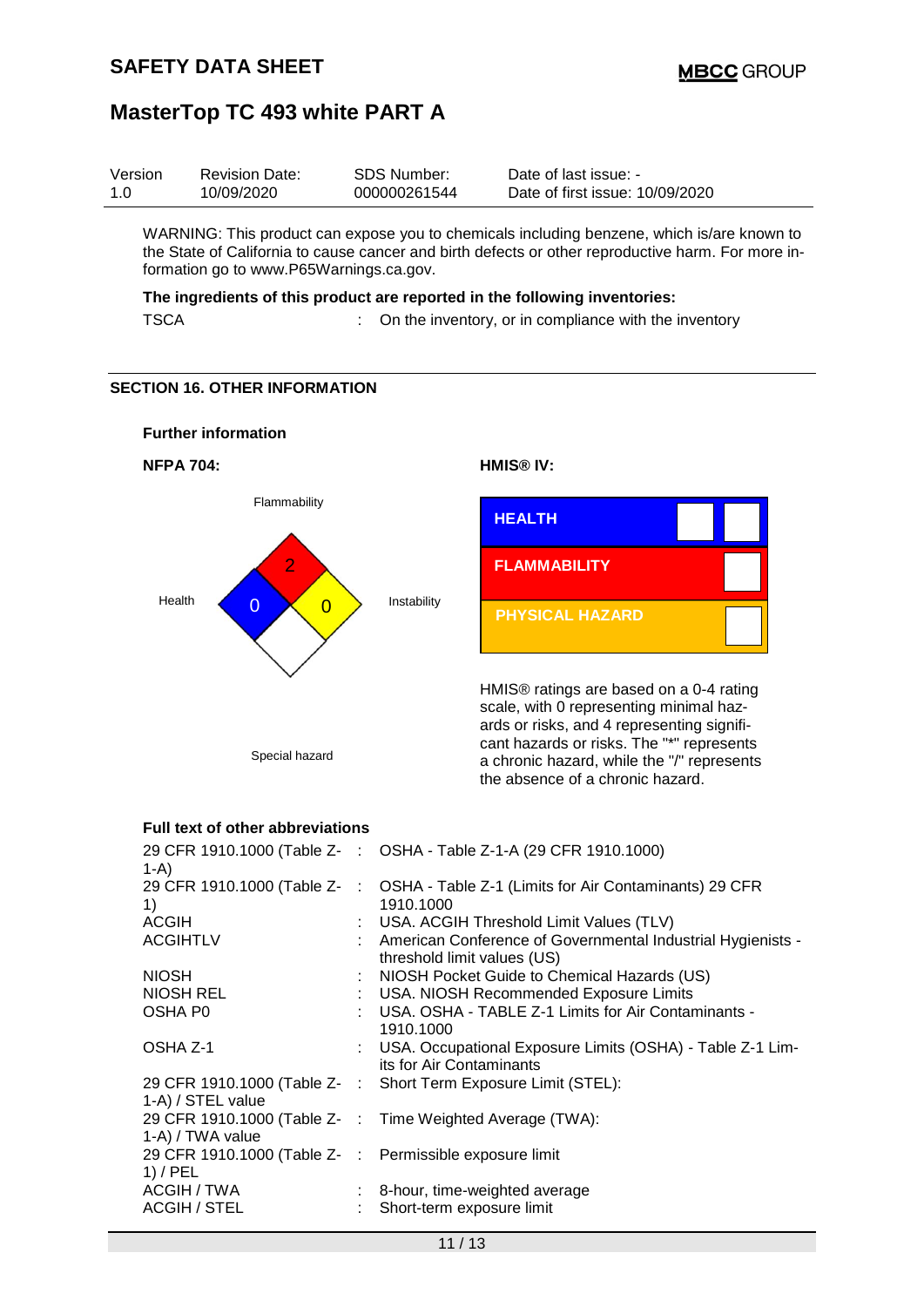| Version<br>1.0                                                            | <b>Revision Date:</b><br>10/09/2020 |  | <b>SDS Number:</b><br>000000261544                                                                               | Date of last issue: -<br>Date of first issue: 10/09/2020 |  |  |  |
|---------------------------------------------------------------------------|-------------------------------------|--|------------------------------------------------------------------------------------------------------------------|----------------------------------------------------------|--|--|--|
| <b>ACGIHTLV / STEL value</b><br>ACGIHTLV / TWA value<br>NIOSH / REL value |                                     |  | : Short Term Exposure Limit (STEL):<br>Time Weighted Average (TWA):<br>t.<br>: Recommended exposure limit (REL): |                                                          |  |  |  |
| NIOSH / STEL value                                                        |                                     |  | Short Term Exposure Limit (STEL):                                                                                |                                                          |  |  |  |
| NIOSH REL / TWA                                                           |                                     |  | : Time-weighted average concentration for up to a 10-hour<br>workday during a 40-hour workweek                   |                                                          |  |  |  |
| NIOSH REL / ST                                                            |                                     |  | : STEL - 15-minute TWA exposure that should not be exceeded<br>at any time during a workday                      |                                                          |  |  |  |
|                                                                           | OSHA P0 / TWA<br>OSHA PO / STEL     |  | : 8-hour time weighted average<br>Short-term exposure limit                                                      |                                                          |  |  |  |
| OSHA Z-1 / TWA                                                            |                                     |  | : 8-hour time weighted average                                                                                   |                                                          |  |  |  |

AICS - Australian Inventory of Chemical Substances; ASTM - American Society for the Testing of Materials; bw - Body weight; CERCLA - Comprehensive Environmental Response, Compensation, and Liability Act; CMR - Carcinogen, Mutagen or Reproductive Toxicant; DIN - Standard of the German Institute for Standardisation; DOT - Department of Transportation; DSL - Domestic Substances List (Canada); ECx - Concentration associated with x% response; EHS - Extremely Hazardous Substance; ELx - Loading rate associated with x% response; EmS - Emergency Schedule; ENCS - Existing and New Chemical Substances (Japan); ErCx - Concentration associated with x% growth rate response; ERG - Emergency Response Guide; GHS - Globally Harmonized System; GLP - Good Laboratory Practice; HMIS - Hazardous Materials Identification System; IARC - International Agency for Research on Cancer; IATA - International Air Transport Association; IBC - International Code for the Construction and Equipment of Ships carrying Dangerous Chemicals in Bulk; IC50 - Half maximal inhibitory concentration; ICAO - International Civil Aviation Organization; IECSC - Inventory of Existing Chemical Substances in China; IMDG - International Maritime Dangerous Goods; IMO - International Maritime Organization; ISHL - Industrial Safety and Health Law (Japan); ISO - International Organisation for Standardization; KECI - Korea Existing Chemicals Inventory; LC50 - Lethal Concentration to 50 % of a test population; LD50 - Lethal Dose to 50% of a test population (Median Lethal Dose); MARPOL - International Convention for the Prevention of Pollution from Ships; MSHA - Mine Safety and Health Administration; n.o.s. - Not Otherwise Specified; NFPA - National Fire Protection Association; NO(A)EC - No Observed (Adverse) Effect Concentration; NO(A)EL - No Observed (Adverse) Effect Level; NOELR - No Observable Effect Loading Rate; NTP - National Toxicology Program; NZIoC - New Zealand Inventory of Chemicals; OECD - Organization for Economic Co-operation and Development; OPPTS - Office of Chemical Safety and Pollution Prevention; PBT - Persistent, Bioaccumulative and Toxic substance; PICCS - Philippines Inventory of Chemicals and Chemical Substances; (Q)SAR - (Quantitative) Structure Activity Relationship; RCRA - Resource Conservation and Recovery Act; REACH - Regulation (EC) No 1907/2006 of the European Parliament and of the Council concerning the Registration, Evaluation, Authorisation and Restriction of Chemicals; RQ - Reportable Quantity; SADT - Self-Accelerating Decomposition Temperature; SARA - Superfund Amendments and Reauthorization Act; SDS - Safety Data Sheet; TCSI - Taiwan Chemical Substance Inventory; TSCA - Toxic Substances Control Act (United States); UN - United Nations; UNRTDG - United Nations Recommendations on the Transport of Dangerous Goods; vPvB - Very Persistent and Very Bioaccumulative

Revision Date : 10/09/2020

We support worldwide Responsible Care® initiatives. We value the health and safety of our employees, customers, suppliers and neighbors, and the protection of the environment. Our commitment to Responsible Care is integral to conducting our business and operating our facilities in a safe and environmentally responsible fashion, supporting our customers and suppliers in ensuring the safe and environmentally sound handling of our products, and minimizing the impact of